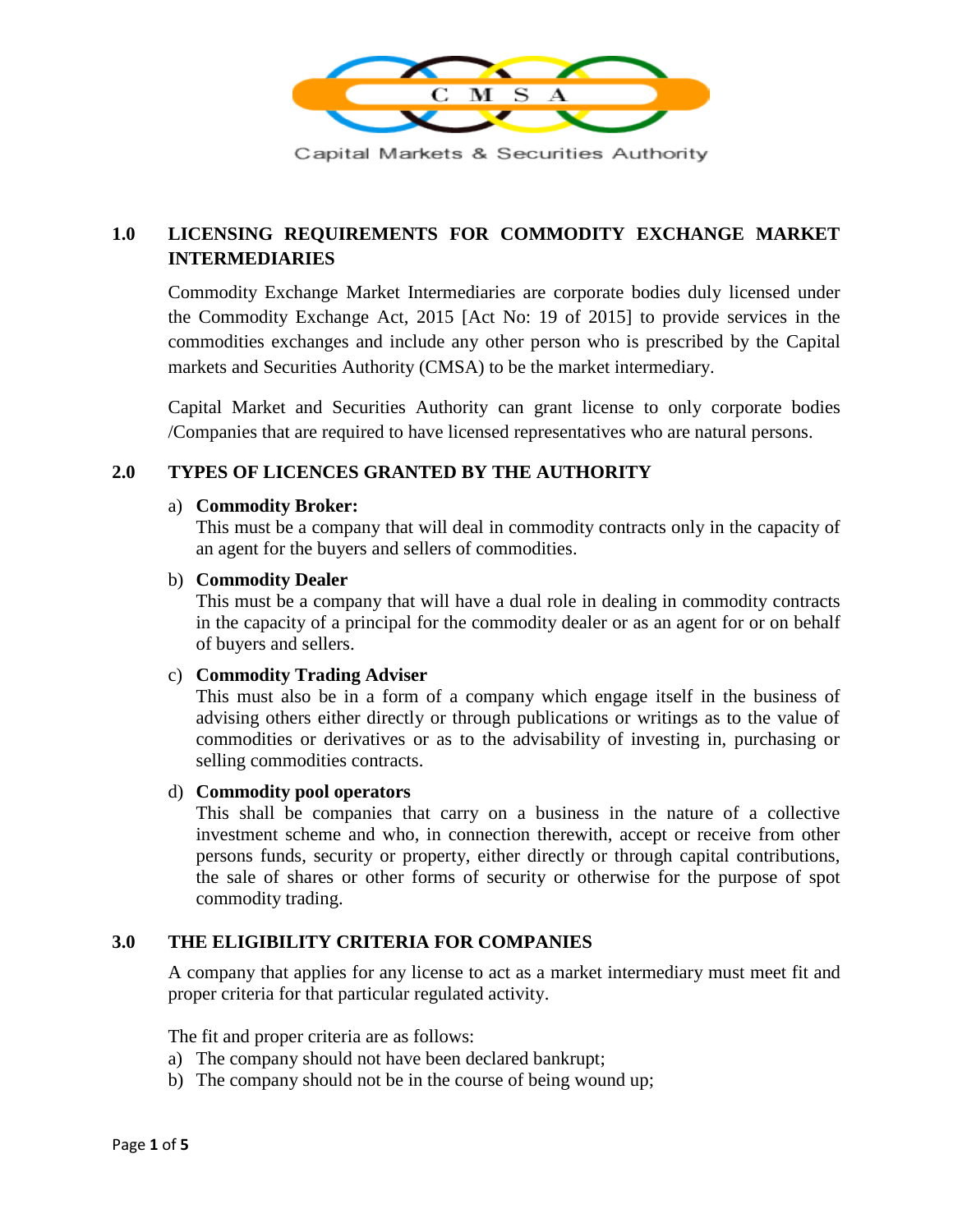

Capital Markets & Securities Authority

- c) The company should not (whether inside or out site Tanzania) be in a compromise scheme or arrangement with its creditors;
- d) Capital Market and Securities Authority must be satisfied with the information as to the educational qualifications or experience of the officers in the applications who are to perform duties in connections with the holding of the license;
- e) The company should assure the Capital Market and Securities Authority that it will perform the duties of a holder of a license, efficiently honestly and fairly

In addition the company must comply with the following conditions:

- (a) must be duly incorporated under the Companies Act (Cap. 212) or in the case of a foreign companies, must comply with the registration requirements of foreign companies under the Companies Act and the requirements of section 42 of the Commodity Exchanges Act, 2015;
- (b) must have Memorandum and Articles of association which expressly empowers the company to undertake the business in which the license is sought;
- (c) must have a representative who meet all criteria set out in paragraph 4.2.
- (d) must comply with the financial requirements set out in the Financial Requirements Regulations including the capital adequacy and liquidity margin ratios as follows:
	- (i) for licensed commodity brokers or dealers shall maintain at all times sufficient liquid asset to –
		- (aa) promptly satisfy their liabilities;
		- (bb) provide a cushion of liquid assets in excess of liabilities to cover potential market, credit and other risks if they should be required to liquidate;
		- (cc) the net capital shall be not be less than 120% of its required minimum monetary value of its net capita;
		- (dd) the aggregate indebtedness (i.e. all liabilities or customer related receivables (money owed to the broker or dealer by customers) as computed by the reserve requirements remain 18%;
		- (ee) the customer funds shall not be more than 4%.
		- (ff) the broker-dealer shall first determine its equity in accordance with IFRS.
		- (gg) the net capital shall be as defined in the International Financial Reporting Standards as shown below:

TOTAL CAPITAL (equity plus allowable subordinate debt or credits)- ILLIQUID ASSETS (unsecured receivables, operational charges and proprietary positions) = NET CAPITAL (of which aggregate indebtedness shall not exceed 18%

(hh) the customer related receivable or customer funds shall not be more than 4%)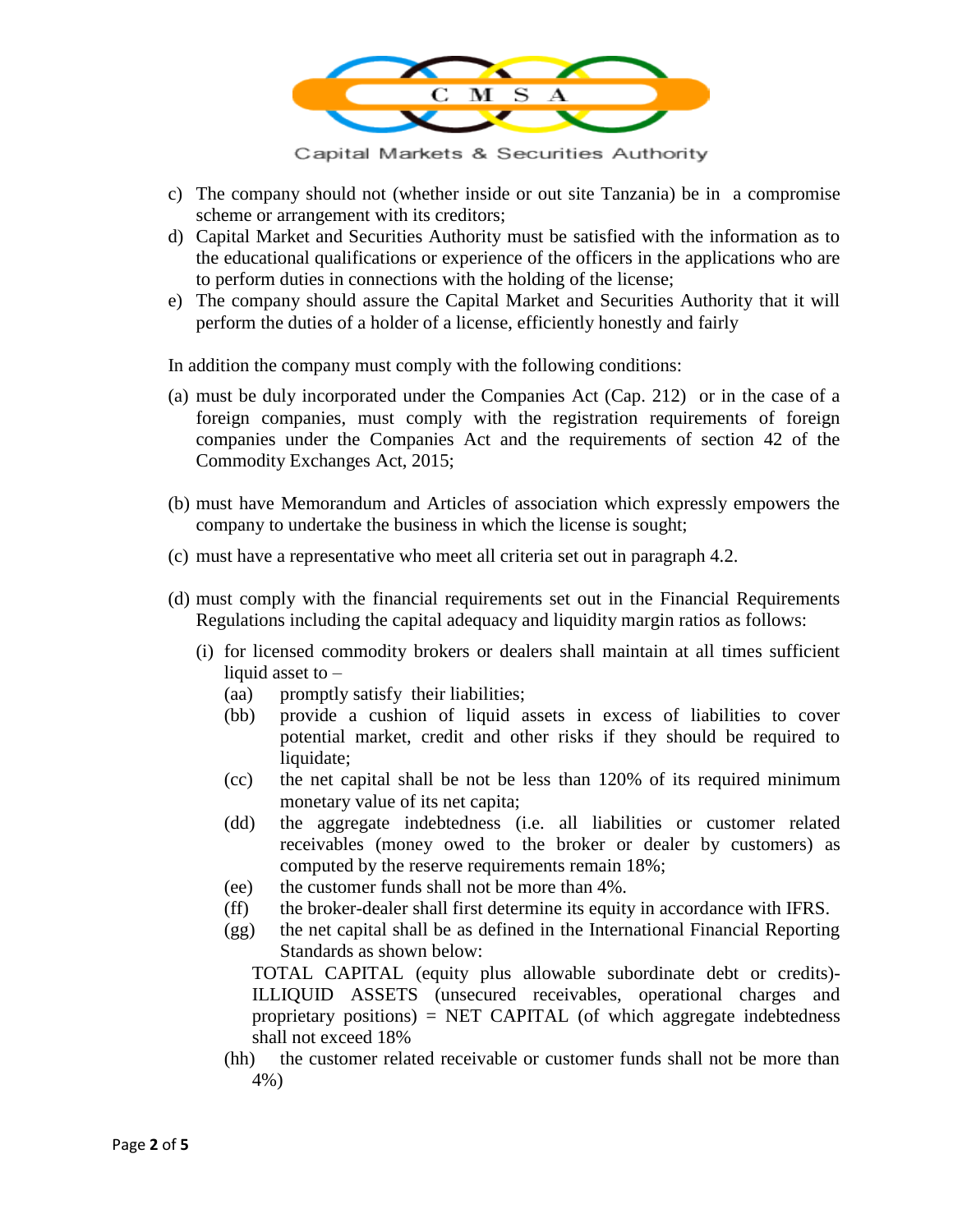

Capital Markets & Securities Authority

- (e) maintain and operate effective organizational and administrative structures, systems, policies and procedures to ensure-
	- (i) compliance by its managers and employees with the obligations of the company;
	- (ii) ensuring all reasonable steps to prevent conflicts of interest from adversely affecting the interests of its clients;
	- (iii) ensuring all reasonable steps to ensure continuity and regularity in the performance of its business particularly the employment of appropriate and proportionate systems, personnel, resources and procedures;
	- (iv) sound administrative and accounting procedures, internal control mechanisms, effective procedures for risk assessment, and effective control and safeguard arrangements for information processing systems;
	- (v) prevention of money laundering and financing of terrorism in particular having in place detection manuals and policies including, procedures for conducting customers due diligence and reporting of suspicious transactions to the Authority and to the Financial Intelligence Unit;
	- (vi) proper record keeping of all services and transactions undertaken to enable the Authority to monitor compliance with the requirements of the Act, and in particular to ascertain that the licensee has complied with all obligations with respect to clients and potential clients;
	- (vii) when holding clients' property, will make adequate arrangements to safeguard clients' ownership rights, especially in the event of its insolvency, and to prevent the use of a clients' property on own account except with the client's express consent;
	- (viii) when holding clients' funds, will make adequate arrangements to safeguard the client's rights and to prevent the use of clients' funds for its own use;
	- (ix) has, and is able to maintain, the minimum paid up capital prescribed having regard to the nature and type of regulated activity to be provided;

# **4.0 ELIGIBILITY CRITERIA FOR REPRESENTATIVES OF MARKET INTERMEDIARIES**

#### **4.1 TYPES OF REPRESENTATIVES:**

#### a) **Commodity broker's representative**

Must be a natural person to act for, or by arrangement with a commodity broker to perform any of the functions of that commodity broker in connection with trading in commodities.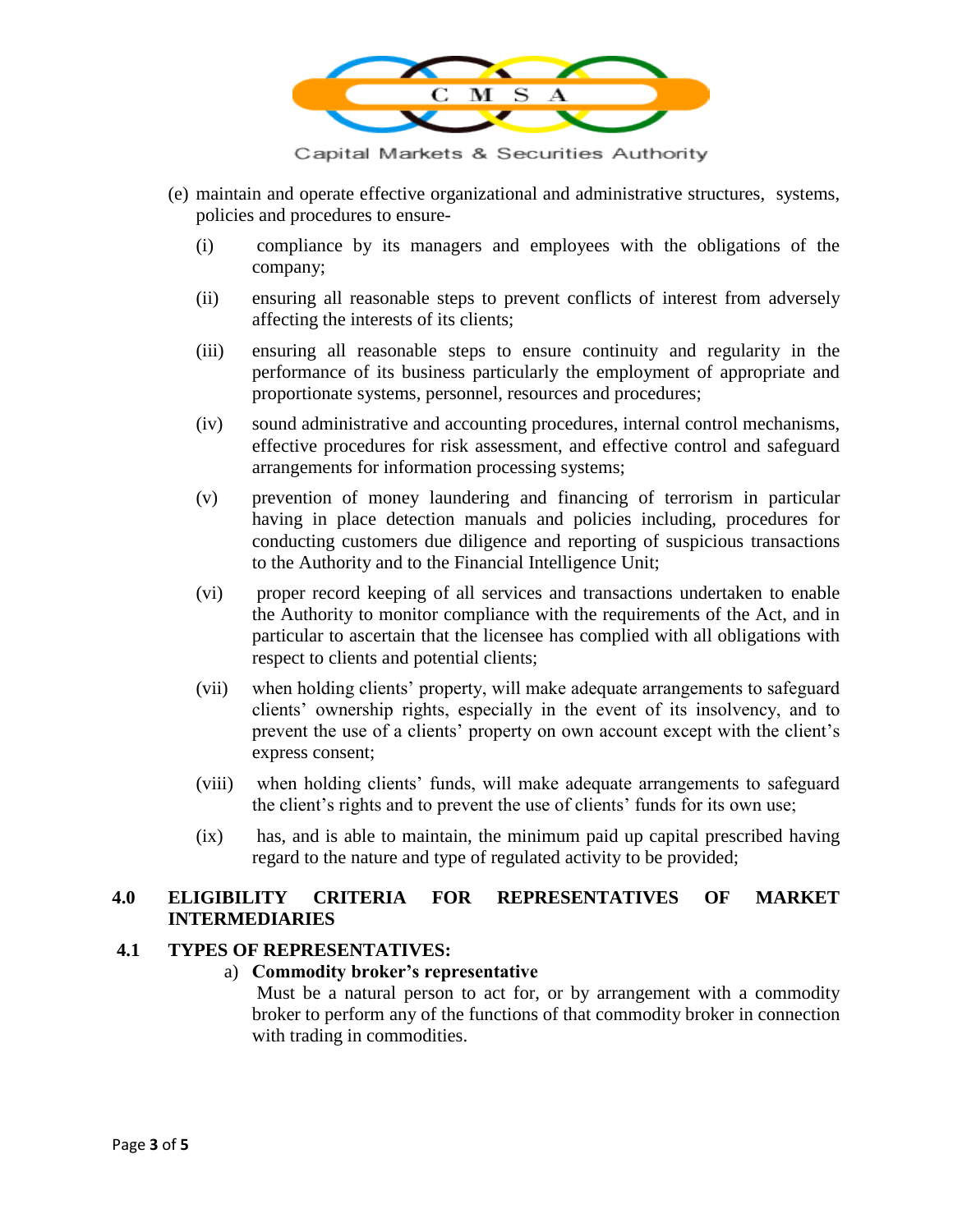

Capital Markets & Securities Authority

### b) **Commodity dealer's representative**

Must be natural persons licensed by the Authority to act for, or by arrangement, with a commodity dealer, to perform any of the functions of that commodity dealer in connection with dealing in commodity contracts.

# c) **Commodity trading adviser's representative**

Must be natural persons in the employment of, or acting for, or by arrangement with a commodity trading adviser, to performs for that commodity trading adviser any of the functions of a commodity trading adviser other than work ordinarily performed by accountants, clerks or cashiers by way of salary, wages, commission or otherwise

# d) **Commodity pool operator representatives**

Must be a natural person in the direct employment of, or acting for, or by arrangement with, a spot commodity pool operator, to perform for that commodity pool operator any of the functions of a commodity pool operator

# **4.2 ELIGIBILITY CRITERIA OF REPRESENTATIVES**

- a. must be a natural person or individual who wishes to act as representatives of an intermediaries;
- b. should not have been declared/adjudged bankrupt
- c. should not have been convicted in Tanzania or elsewhere of an offence involving fraud or dishonesty punishable on conviction with imprisonment for a term of three months or more.
- d. should not be of bad reputation or character.
- e. have passed an examination or undertaken such training as may be required or recognized by the Authority
- f. appointed by the licensed market intermediary.
- g. should have a bachelor degree as minimum requirement, master's and doctorate degree are added advantage in any of the following fields: i)economics

ii)finance

iii)business and personal financial services marketing operations, iv)investment and securities,

v) sales agent in securities and commodities, securities,

- vi) commodities and financial services sale agent,
- vii) financial planning and services,
- viii) Investment and securities

viii) programs covering a combination of agriculture, marketing, investment and financial market,

ix)a strong background in specific commodities trading such as practical experience through internship opportunities at brokerage houses and investment firms through a school's relevant degree program and any related subject as may deemed fit.